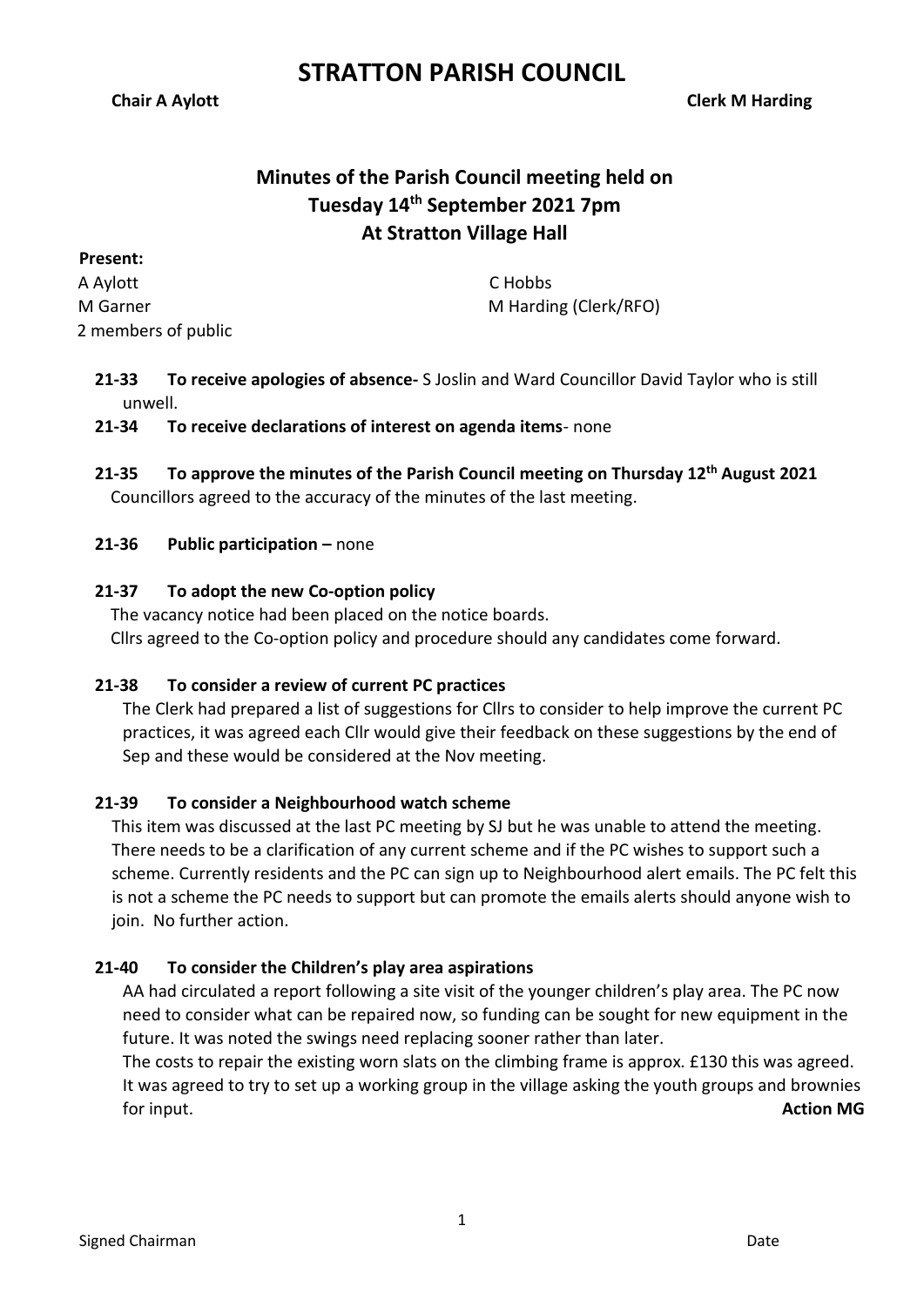# **STRATTON PARISH COUNCIL**

### **Chair A Aylott Clerk M Harding**

#### **21-41 Finance**

**a. To consider receipts and payments due to be paid or paid since the last meeting**

| <b>Account</b>         | Parish                 | <b>Village Green</b> | <b>Parish Plan</b> | Vat   | <b>Balance</b> |
|------------------------|------------------------|----------------------|--------------------|-------|----------------|
| Balance b/f            | 15783.51               | 38,839.62            | 1,419.56           | 73.51 | 55,969.18      |
| Receipts               | 0                      | 0                    | 0                  | 0     |                |
| Payment                | 518.30                 | 0                    | 0                  | 0     | 518.30         |
| Balance c/f            | 15265.21               | 38,839.62            | 1418.56            | 73.51 | 55450.88       |
|                        |                        |                      |                    |       |                |
| <b>Parish Payments</b> |                        |                      |                    |       |                |
| <b>Stratton VH</b>     | Hall hire and expenses |                      |                    |       | 56.75          |
| Clerk                  | Salary & Exp Aug/Sep   |                      |                    |       | 380.55         |
| <b>HMRC</b>            | <b>PAYE</b>            |                      |                    |       | 81.00          |
| <b>Total</b>           |                        |                      |                    |       | 518.30         |

- **b. To receive the Budget monitoring report-** Report circulated, the current spending is in line with budget 2021-22.
- **c. To agree the bank signatories for the Lloyds and NS & I-** The bank mandate forms had been prepared for SJ and MG to sign and to be counter signed by the current signatories AA & CH. These will be completed and posted.

#### **21-42 Planning- To consider any planning applications in circulation-** None in circulation

#### **21-43 To receive reports on General Maintenance**

- **a.** Two rotten fence posts have been replaced on the west side of the village green. There is a spare post in the VH store which will be cut into 2. There is some damage to posts from strimming.
- **b.** One of the slats in the younger children's play area has been replaced.
- **c.** One post on the Village green is rotten and is to be replaced using the spare posts.
- **d.** The gate to the young children's play area needs replacing, this will be looked at over the winter using materials in stock. The bench yet to be done.
- **e.** The order has been placed with the metalworker to make the repairs to the playing field gates.
- **f.** The contractors have done most of the gulley works. To be checked.
- **g.** AA reported on the Queens canopy and Wildflower meadow project so far, he had spoken to the EA (Henry Quinney) regarding the potential project, the PC were advised to put a plan together. Russell Goff (Countryside ranger) will be contacted to attend a site visit with Cllrs to look at the potential site and gain advice following the Dorset Council wildflower verge projects. MG offered to create a plan of the playing field to consider the Queens canopy project and the Clerk will print on A3. **Action Clerk/MG/AA**

# **21-44 Highways/Rights of Way- to consider any reports-**

MG noted he has yet to contact the A37 traffic action group. The footpath on the railway line is only closed at night.